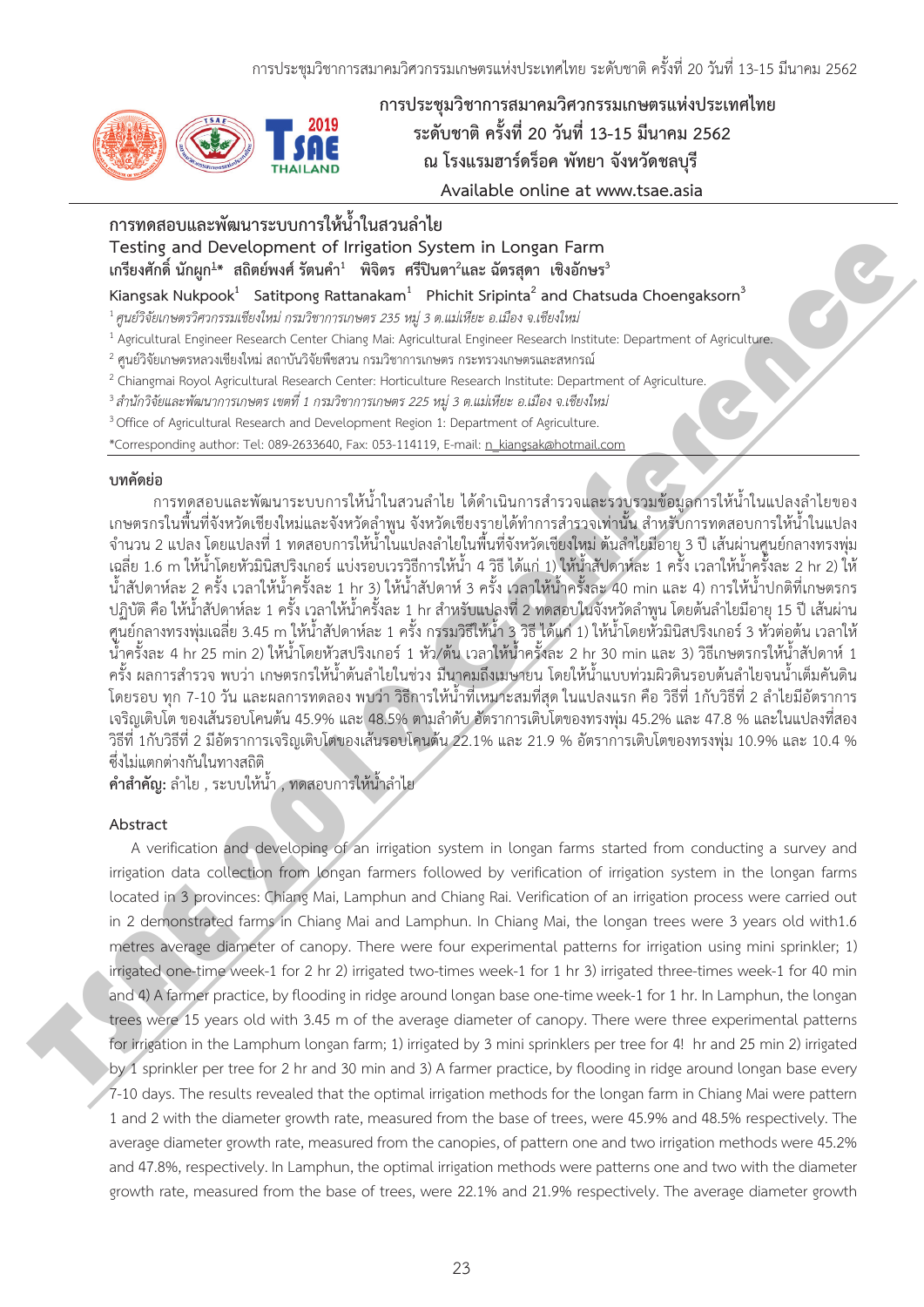rate, measured from the canopies, of pattern one and two irrigation methods were 10.4% and 10.9%, respectively. The results found in the Lamphum longan farm were not statistically different.

Keywords: Longan, irrigation system, longan irrigation test

**1 ïìîĞć**

ลำไยเป็นผลไม้ที่มีความสำคัญทางเศรษฐกิจชนิดหนึ่งในเขต ภาคเหนือของไทย พื้นที่ปลูกที่สำคัญ 8 จังหวัดภาคเหนือ ได้แก่ เชียงราย พะเยา ลำปาง ลำพูน เชียงใหม่ ตาก แพร่ และน่าน มี ผลผลิตประมาณ 619,323 ตัน/ปี รวมทั้งประเทศมีผลผลิตลำไย  $1.027.298$  ตัน/ปี บริโภคภายในประเทศเพียงร้อยละ 8 - 10 ของผลผลิตในแต่ละปี นอกนั้นจะส่งออกไปต่างประเทศ คือ Ĭ, อินโดนีเซีย เวียดนาม และจีนซึ่งเป็นผู้นำเข้าลำไยรายใหญ่ของ ไทยทั้งลำไยสดและอบแห้ง (Office of Agricultural Economics.2560) เมื่อพิจารณาสภาพกาลในปัจจุบัน พบว่า เกิดปัญหาน้ำท่วมแทบทุกปีในฤดูฝน แต่ในฤดูแล้งเกษตรกรผู้ ĚĞ ึบลูกลำไยในเขตภาคเหนือ ต้องประสพกับภัยแล้งแทบทุกๆปี ทำ ให้ขาดแคลนน้ำที่จะให้กับพืชผลในช่วงหน้าแล้ง ส่งผลให้เกิด ความเสียหายกับผลผลิตทางการเกษตรรวมทั้งลำไยด้วย เพราะ ĆĚ ยังขาดการจัดการน้ำที่เหมาะสมในสวนลำไย ต้นลำไยหากไม่ได้ ĚĞ **C** รับน้ำอย่างสม่ำเสมอ ในสภาพแห้งแล้ง อุณหภูมิสูง ต้นลำไยขาด ĚĞ ęĞ น้ำและได้รับน้ำในปริมาณมากทันที่ มักทำให้เกิดอาการผลลำไย แตกได้ง่าย รวมทั้งส่งผลให้ลูกลำไยมีขนาดเล็ก การให้น้ำพืชลงไป Ĭ ในดินที่อยู่รอบโคนต้นพืชทำให้มีความชื้นในดิน คือ ในดิน ปริมาตรหนึ่งหน่วย ประกอบด้วย 3 ส่วน คือ ส่วนที่เป็นของแข็ง ċę หรือเนื้อดิน (แร่และสารอินทรีย์วัตถุ) ส่วนที่เป็นอากาศ และส่วน Ĭ. ์ที่เป็นน้ำ น้ำแทรกอยู่ในช่องว่างของเม็ดดินในสภาวะของเหลว คือ ส่วนที่เป็นความชื้นของดิน หากช่องว่างในเนื้อดินมีน้ำแทรก Ĭ. อยู่เต็ม ไม่มีอากาศ เรียกว่า ดินที่อิ่มตัวด้วยน้ำ มักเกิดขึ้นได้หลัง ฝนตกหนัก ความชื้นที่ระดับนี้ ง่ายที่จะสูญเสียไปกับการระเหย Ĭ. Ċę Ċę ออกจากหน้าดิน และซึมลึกลงไปในชั้นล่างของดินโดยแรงโน้ม ถ่วงของโลก สำหรับน้ำที่เป็นประโยชน์ต่อพืช คือ น้ำที่ระดับ ความชื้นค่อนข้างคงที่ เรียกว่า ความจุภาคสนาม พืชสามารถนำ Ĭ. Ċę ความชื้นไปใช้ได้ง่าย โดยน้ำจะไหลไปช้าๆ ในดิน เปรียบกับน้ำที่ อยู่นิ่ง รากพืชดูดไปใช้และค่ายออกทางใบ ทำให้ความชื้นลดลง เรื่อยๆ จนถึงจุดเหี่ยวถาวร ซึ่งรากพืชไม่สามารถดูดความชื้นจาก **Contract Contract Contract Contract Contract Contract Contract Contract Contract Contract Contract Contract Contract Contract Contract Contract Contract Contract Contract Contract Contract Contract Contract Contract Contr** Ċę Ĭ. ดินได้อีก พืชจะแสดงอาการเหี่ยวถาวรโดยไม่ฟื้นหากไม่เติมน้ำลง ĚĞ ไปในดินอีก ดั้งนั้น ความชื้นที่สูงกว่าจุดเหี่ยวถาวรและต่ำกว่าจุด Ĭ. Ċę ęĞ อิ่มตัวด้วยน้ำของดิน คือ ความชื้นในระดับความจุภาคสนามเป็น ĚĞ ความชื้นที่ให้ประโยชน์ต่อพืช (Srungkarnphasit,A.2556 ) Ĭ. ดังนั้น การแก้ปัญหาการขาดแคลนน้ำในภาคการเกษตร คือ ต้อง มีแหล่งเก็บกักน้ำในช่วงฤดูฝนและเมื่อถึงฤดูแล้งต้องมีการใช้น้ำ ้อย่างประหยัดและคุ้มค่าเกิดประโยชน์สูงสุดในช่วงที่มีการขาด แคลนน้ำ งานวิจัยนี้จึงได้ทำการทดสอบและพัฒนาระบบการให้ ้น้ำในสวนลำไยของเกษตรกร ให้มีประสิทธิภาพและเหมาะสม คือ ้การใช้น้ำน้อย แต่พอเพียงกับความต้องการของพืชในช่วงฤดุกาล shabilised information by manusipalities of the converse of intertwine the state of the constrained information of the constrained information of the constrained intertwine in the constrained in the constrained in the co

และอายุของลำไย ส่งผลให้ผลผลิตลำไย มีคุณภาพที่ดีเป็นที่ ต้องการของตลาดทั้งในและต่างประเทศ ทำให้เกษตรกรสามารถ ขายลำไยคุณภาพดีได้ในราคาที่สูงตามไปด้วย

#### 2 อุปกรณ์และวิธีการ

**2.1 อุปกรณ์** สายวัดระยะ 60 เมตร กล้องถ่ายภาพ นาฬิกา จับเวลา หัวสปริงเกอร์ หัวมินิสปริงเกอร์ ท่อพีวีซี ท่อพีอี ปั๊มน้ำ เครื่องยนต์เบนซิน 5 HP i<br>C

### **2.2 วิธีการ**

2.2.1 ทำการสำรวจและเก็บข้อมูลโดยสอบถามกับเกษตรกร ชาวสวนลำไยในเขตภาคเหนือตอนบนได้แก่ จังหวัดเชียงใหม่ ลำพูน และเชียงราย จำนวน 30 แปลง คือ ข้อมูลวิธีการ เครื่องมือหรืออุปกรณ์ และแหล่งน้ำที่ใช้ในการให้น้ำ i<br>C

2.2.2 ทดสอบการให้น้ำแปลงที่ 1 ให้น้ำโดยใช้หัวจ่ายน้ำแบบ ĚĞ มินิสปริงเกอร์ในแปลงของศูนย์วิจัยเกษตรหลวงเชียงใหม่ ลำไยมี ขนาดเส้นผ่านศูนย์กลางทรงพุ่มเฉลี่ย 1.6 เมตร อายุ 3 ปี การ ทดลองให้น้ำเป็นรอบเวร มี 4 วิธีๆ ละ 30 ต้น

1) ให้น้ำสัปดาห์ละ 1 ครั้งๆละ 2 ชั่วโมง

2) ให้น้ำสัปดาห์ละ 2 ครั้งๆละ 1 ชั่วโมง

3) ให้น้ำสัปดาห์ละ 3 ครั้งๆละ 40 นาที

4) การให้น้ำปกติที่ในแปลงที่เคยให้อยู่ คือ ให้น้ำสัปดาห์ละ 1 ครั้ง ในช่วง ม.ค.-ก.พ.และจะให้น้ำสัปดาห์ละ 2 ครั้ง เมื่อพืช แสดงอาการขาดน้ำให้เห็นในช่วง มี.ค.-เม.ย. ใช้เวลาในการให้น้ำ  $\widetilde{\mathsf{P}}$ ธั้งละ 1 ชั่วโมง

การทดลองควบคุมปริมาณน้ำที่ให้เท่ากันคือสัปดาห์ละ 170 ĚĞ ลิตร/ต้น เทียบจากปริมาณความต้องการน้ำของต้นลำไยเป็น รายวันตามขนาดทรงพุ่มลำไย (Angprasoet,.2548) อัตราการ ไหลของน้ำที่หัวมินิสปริงเกอร์โดยเฉลี่ย 72 ลิตร/ชั่วโมง เนื่องจาก i<br>Contractor เป็นแปลงที่ยังไม่มีผลผลิต ตัวชี้วัดที่จะเก็บข้อมูลในแปลงนี้คือ อัตราการเจริญเติบโตของลำต้น ขนาดทรงพุ่ม ที่เพิ่มขึ้นในเวลา 7 เดือน และความชื้นของดิน Ĭ.

2.2.3 การทดสอบการให้น้ำแปรงที่ 2 เป็นแปลงลำไยของ เกษตรกรจังหวัดลำพูน ต้นลำไยมีขนาดเส้นผ่านศูนย์กลางทรงพุ่ม ้ เฉลี่ย 3.45 เมตร อายุ 15 ปี การทดลองการให้น้ำมี 3 วิธีๆละ 14 ต้น

1) การให้น้ำโดยหัวมินิสปริงเกอร์ต้นละ 3 หัว ใช้เวลาในการ ให้น้ำครั้งละ 4 ชั่วโมง 25 นาที

2) การให้น้ำโดยหัวสปริงเกอร์ 1 หัว/ต้น ใช้เวลาในการให้น้ำ ครั้งละ 2 ชั่วโมง 30 นาที

3) การให้น้ำปกติของเจ้าของสวนสัปดาห์ละ 1 ครั้ง คือให้น้ำ โดยสายยาง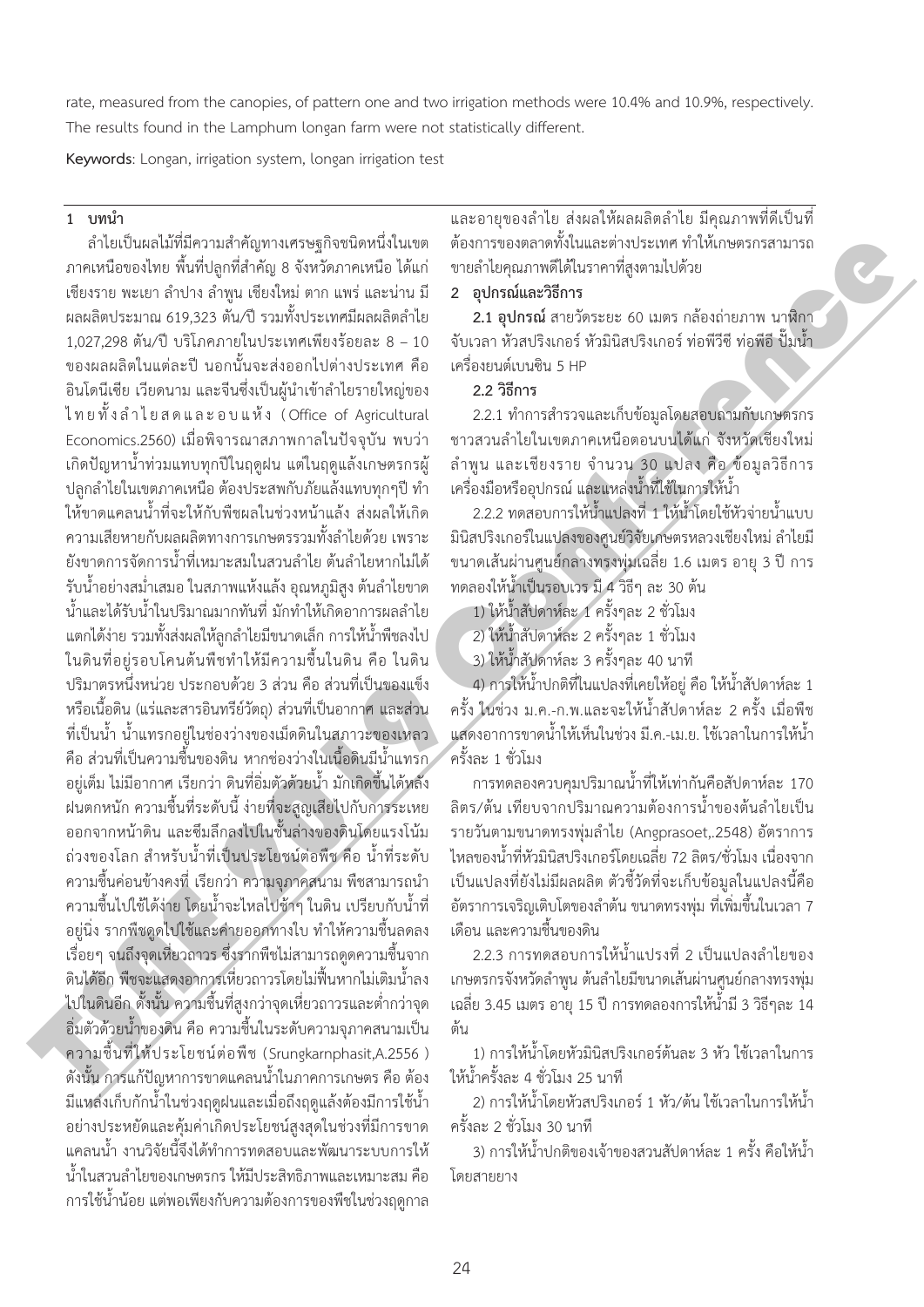การประชุมวิชาการสมาคมวิศวกรรมเกษตรแห่งประเทศไทย ระดับชาติ ครั้งที่ 20 วันที่ 13-15 มีนาคม 2562

สองวิธีแรกควบคุมปริมาณน้ำเฉลี่ยสัปดาห์ละ 473 ลิตร/ต้น ĚĞ Ċę กรรมวิธีที่สามควบคุมปริมาณน้ำได้ไม่แน่นอนใช้ประมาณสัปดาห์ ละ 4,400-6,600 ลิตร/ต้น อัตราการเจริญเติบโต

2.2.4 ดำเนินการเก็บข้อมูล วัดขนาดของเส้นรอบวงโคนต้น และวัดขนาดเส้นผ่านศูนย์กลางทรงพุ่ม ก่อนทดสอบการให้น้ำ จากนั้นวัดขนาดที่เพิ่มขึ้นในเวลา 7 เดือน เพื่อหาอัตราการเติบโต Ĭ, **C** ĉę **Contract Contract Contract Contract Contract Contract Contract Contract Contract Contract Contract Contract Contract Contract Contract Contract Contract Contract Contract Contract Contract Contract Contract Contract Contr** ของโคนต้น (Gr) และสำหรับต้นที่มีผลผลิตในฤดู ได้ดูคุณภาพ <u>ผลผลิตของลำไย คือ เส้นผ่านศูนย์กลางเฉลี่ย เท่ากับเส้นผ่าน</u> ศูนย์กลางแนวขั้วผลกันท้ายผล บวกกับอีก 2 แนวที่ตั้งฉากกัน วัด Ĭ. ตรงระนาบกึ่งกลางตั้งฉากกับแนวขั้วกับท้ายผล หารด้วยสาม ċę ĆĚ ĆĚ และหาค่าจำนวนผลต่อกิโลกรัม

$$
Gr = \frac{r_2 - r_1}{r_1} \times 100\tag{1}
$$

 $r_{\rm 1}$  ขนาดรอบโคนต้นที่วัดครั้งแรก,  $r_{\rm 2}$  ขนาดรอบโคนต้นวัดใน Ĭ. เดือนที่ 7 อัตราการเติบโตทรงพุ่มก็หาได้แบบเดียวกัน

4 สุ่มเก็บตัวอย่างดินที่ระดับความลึก 250-300 มิลลิเมตร เพื่อตรวจดูความชื้นของดิน ในแปลงทดลองของศูนย์วิจัยเกษตร **Contract Contract Contract Contract Contract Contract Contract Contract Contract Contract Contract Contract Contract Contract Contract Contract Contract Contract Contract Contract Contract Contract Contract Contract Contr** Ĭ. หลวงเชียงใหม่ และในแปลงทดลองของเกษตรกร ก่อนให้น้ำกับ หลังให้น้ำ 48 ชั่วโมง โดยการอบดินตัวอย่างที่อุณหภูมิ 100 °C ้เป็นเวลา 72 ชั่วโมง

## 3 ผลและวิจารณ์

3.1 การเก็บข้อมูลโดยสอบถามเกษตรกรชาวสวนลำไยในเขต ภาคเหนือตอนบนได้แก่ จังหวัดเชียงใหม่ ลำพูน และเชียงราย ้ พบว่า การให้น้ำลำไยจะให้น้ำในช่วงฤดูแล้ง ช่วงเดือน มีนาคม-เมษายน เท่านั้น หลังจากนั้นในช่วงเดือน พฤษภาคม จะไม่ให้น้ำ กับต้นลำไยแล้วเพราะเริ่มมีฝนตามฤดูกาลมากขึ้น แหล่งน้ำที่ ĉ ĚĞ Ċę ให้กับต้นลำไย ได้จากการขุดบ่อน้ำไว้ภายในสวน ลำห้วยที่อยู่ใกล้ สวน บ่อบาดาลที่เจาะไว้ภายในสวน ระบบชลประทานที่ส่งน้ำ ตามร่องน้ำ การให้น้ำในสวนนั้นทำโดยการว่างท่อหรือต่อท่อ พีวีซี หรือสายยาง ขนาด 50 มิลลิเมตร ให้ฎู้ที่ละต้นจนครบทั้ง สวน การให้น้ำโดยท่อและสายยาง ในสวนลำไยมักทำคันดินรอบ ทรงพุ่มแล้วเอาน้ำขังในคันดินสูง 100 – 150 มิลลิเมตร ให้น้ำ ĚĞ แบบสายยางลงในคันดิน จนน้ำท่วมสูงจนเต็มคันดิน (รูปที่1ก) ใน ĚĞ การทดสอบจับเวลาการให้น้ำด้วยสายยางหรือท่อแต่ละต้นใช้ เวลา 8-15 นาที เกษตรกรส่วนมากใช้เครื่องเบนซิน 5 HP ติดกับ i<br>Č ปั๊มขนาด 550 ลิตร/นาที (รูปที่1ข) คิดคำนวณปริมาณน้ำที่ให้ใน ĚĞ แต่ละครั้งต่อต้นประมาณ 4,400-6,600 ลิตร เพื่อให้น้ำที่ให้ ĆĚ กระจายซึมลงในดินรอบทรงพุ่มอย่างสม่ำเสมอ เกษตรกรควร ้ปรับดินรอบทรงพุ่มให้ราบเรียบ รอบเวรการให้น้ำในแต่ละครั้ง 7-10 วัน TSAE 2019 Conference

.<br>3.2 การทดสอบการให้น้ำในแปลงลำไยแปลงที่ 1 ของ ศูนย์วิจัยเกษตรหลวงเชียงใหม่ (ตารางที่ 1)

้วิธีที่หนึ่ง พบว่า อัตราการเจริญเติบโตของเส้นรอบวงโคนต้น 45.9%อัตราการเจริญเติบโตของทรงพุ่ม 45.2% และอัตราการ เจริญเติบโตของความสูง 25.6% การสุ่มเก็บความชื้นในดินก่อน ์ ให้บ้ำใบเดือบ บี่บาคบ และหลังให้บ้ำใบเดือบ บี่บาคบ และ

เมษายน ก่อนให้น้ำมีค่าความชื้นเฉลี่ย 6±0.8% หลังการให้น้ำมี Ĭ. ค่าความขึ้นเฉลี่ย 14.9±3.5% และมีค่าความขึ้นเฉลี่ย Ĭ. Í.  $176+11%$ 





ฐปที่1 ก การให้มู้ในแปลงของเกษตรสวนลำไย ข เครื่องยนต์ เบนซินต้นกำลังและปั้มฎู้ที่เกษตรกรนิยมใช้ในการให้ฎู้ต้นลำไย

วิธีที่สอง พบว่า อัตราการเจริญเติบโตของเส้นรอบวงโคนต้น 48.5%อัตราการเจริญเติบโตของทรงพุ่ม 47.8%และ อัตราการ เจริญเติบโตของความสูง 30.2%ผลการสุ่มเก็บความชื้นในดิน ้ก่อนให้น้ำในเดือน มีนาคม และหลังให้น้ำในเดือน มีนาคม และ เมษายน ก่อนให้น้ำมีค่าความชื้นเฉลี่ย 7.0±1.5% หลังการให้น้ำ มีค่าความชื้นเฉลี่ย 15.9±2.2% และมีค่าความชื้นเฉลี่ย Ĭ.  $18.3 + 0.9%$ 

วิธีที่สาม พบว่า อัตราการเจริญเติบโตของเส้นรอบวงโคนต้น 39.7% อัตราการเจริญเติบโตของทรงพุ่ม 36.2%และ อัตราการ เจริญเติบโตของความสูง 23.8%และผลการสุ่มเก็บความชื้นในดิน ้ก่อนให้น้ำในเดือน มีนาคม และหลังให้น้ำในเดือน มีนาคม และ เมษายน ก่อนให้น้ำมีค่าความชื้นเฉลี่ย 7.4±1.3% หลังการให้น้ำ Ĭ. มีค่าความชื้นเฉลี่ย 15.7±3.9% และมีค่าความชื้นเฉลี่ย  $20.3 + 4.4%$ 

้วิธีที่สี่ พบว่า อัตราการเจริญเติบโตของเส้นรอบวงโคนต้น 22.2%อัตราการเจริญเติบโตของทรงพุ่ม 33.6%และ อัตราการ เจริญเติบโตของความสูง 20.1% การสุ่มเก็บความชื้นในดินก่อน ้ให้น้ำในเดือน มีนาคม และหลังให้น้ำในเดือน มีนาคม และ เมษายน ก่อนให้น้ำมีค่าความชื้นเฉลี่ย 6±1.8% หลังการให้น้ำมี Ĭ. ค่าความชื้นเฉลี่ย 15±3.5% และมีค่าความชื้นเฉลี่ย 18.6±1.1%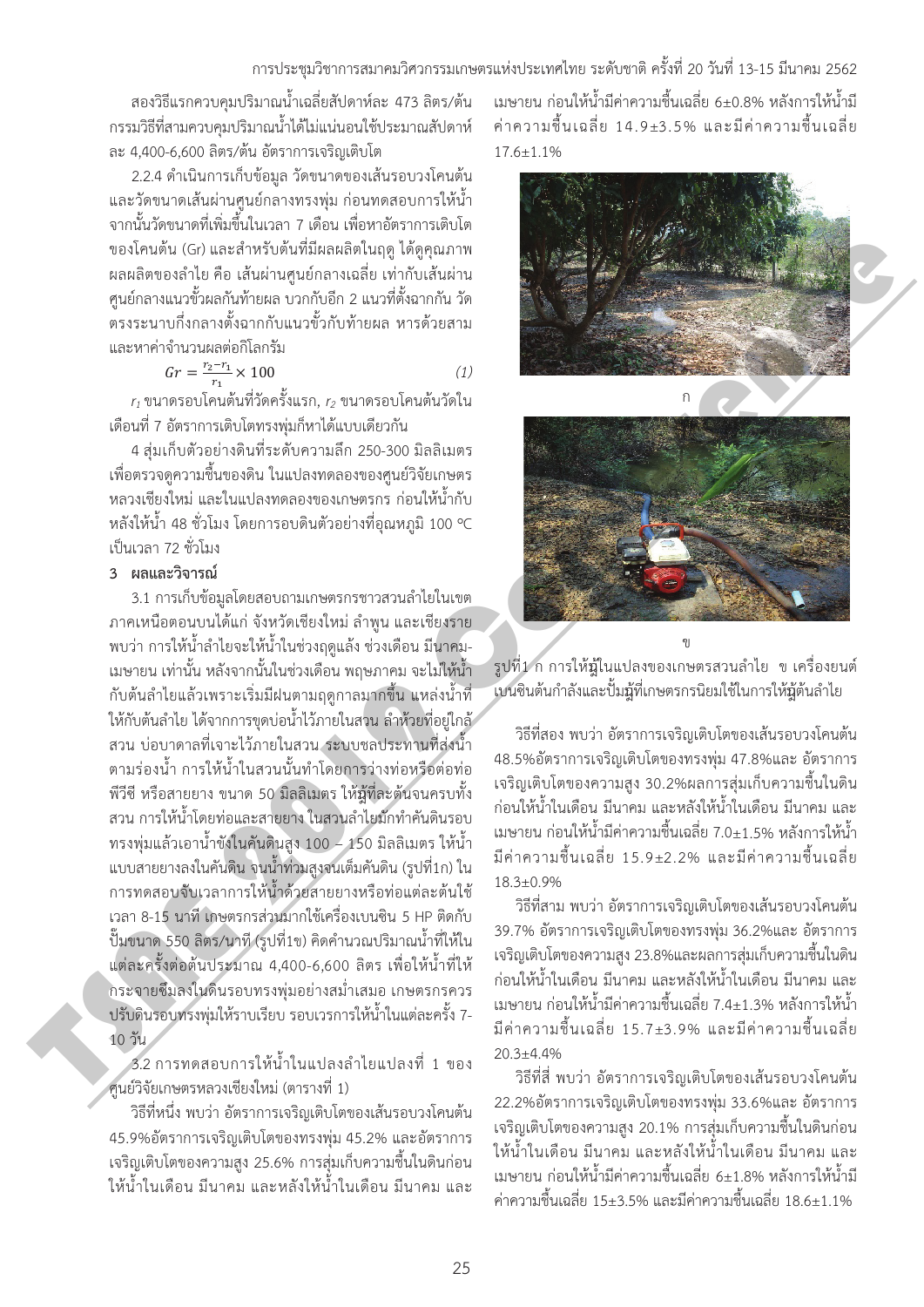<mark>วิจารณ์ผล</mark> การให้น้ำควรให้ในปริมาณที่เพียงพอกับความ ต้องการของลำไยและความสามารถของดินที่สามารถอุ้มน้ำไว้ได้ ์ ตามสภาพของดิน ในแต่ละแปลงลำไย การให้น้ำที่มากโดยวิธีของ เกษตรกรไม่ได้ประโยชน์ที่ดีกว่า กลับเป็นผลเสียทั้งในด้านต้นทุน ของการให้น้ำและอัตราการเจริญเติบโต และขนาดผล หาก พิจารณาตามความต้องการน้ำของต้นลำไยสูงสุดในเดือนเมษายน ึ ประมาณ 3,450 ลิตร ภายใน 10 วัน การให้น้ำแบบเกษตรกรเกิน ความต้องการของต้นลำไย 1 เท่า สญเสียไปกับการระเหยออก จากหน้าดินและซึมลึกลงไปในชั้นล่างของดินโดยแรงโน้มถ่วงของ โลก ไม่เป็นประโยชน์ต่อต้นลำไย เพราะในเดือนเมษายนเป็นช่วง ู้ที่แห้งแล้งและขาดแคลนน้ำ Jiracheevee, 2547 ได้ศึกษา รอบ ึ เวรการให้น้ำวันละ 2 ครั้ง ในแปลงลำไยอายุ 1 ปี พบว่า การให้**ท**ั้ ครั้งละน้อยๆและให้บ่อยๆทำให้ดินรักษาความชื้นไว้ได้ดีที่สุด ĆĚ โดยเฉพาะช่วงฤดูแล้ง แต่ไม่ได้ทำให้มีการเจริญเติบโตของต้น ลำไยเด่นชัดหรือดีกว่าการให้น้ำในรอบเวรที่ห่างกว่า ซึ่งก็ สอดคล้องกับผลการทดลองการให้น้ำในแปลงแรก ที่มีการให้น้ำ สัปดาห์ละ 3 ครั้ง ก็ไม่ได้ทำให้ผลการเจริญเติบโตได้ดีเท่ากับ วิธีการที่1และ 2 เมื่อพิจารณาจากผลการศึกษานี้ พบว่า การให้ ĊĚ ้น้ำสำหรับแปลงลำไยที่มีอายมากกว่า 3 ปี ควรมีรอบเวณการให้ น้ำ 7 วัน/ครั้ง ในปริมาณความต้องการน้ำของต้นลำไยเป็นรายวัน ĚĞ ตามขนาดทรงพุ่มลำไย ดั้งนั้นการตัดสินใจเลือกใช้วิธีการให้น้ำใน ĆĚ สวนลำไยนั้น เกษตรกรต้องคำนึงถึงปัจจัยที่มีความพร้อม ในเรื่อง เงินลงทุน แหล่งน้ำ เวลาที่ใช้ในการบริหารจัดการกับการให้น้ำที่ เหมาะสมกับสภาพแปลงลำไยของเกษตรกรเอง เพราะแม้ว่าการ ้ให้น้ำโดยใช้สายยางมีต้นทุนที่ถูกกว่า แต่ก็ต้องลากสายยางให้น้ำ ที่ละต้นจนเสร็จ อาจต้องใช้เวลาทั้งวันยุ่งอยู่การลากสายยางและ ĆĚ เก็บสายยาง ทำให้เมื่อยล้ามาก การจัดการที่ยุ่งยากและใช้เวลาใน ึการให้น้ำมาก หากเทียบกับการให้น้ำโดยใช้สปริงเกอร์หรือมินิ สปริงเกอร์ ที่วางระบบไว้เป็นอย่างดีแล้ว การให้น้ำก็มีความ สะดวกสะบายกว่าเป็นอย่างมาก สามารถประหยัดน้ำที่ต้องให้กับ ต้นลำไยได้มากกว่าการให้น้ำโดยสายยางประมาณ 2-3 เท่า ขณะ ให้น้ำก็ใช้เวลาไปทำงานอื่นๆ ภายในสวนได้ ทำให้การจัดการงาน ในสวนได้ง่ายและไม่เหนื่อยล้ามากเหมือนกับการให้น้ำโดยสาย The main of the conference of the conference of the main of the conference of the conference of the conference of the main of the conference of the conference of the conference of the conference of the conference of the

้ลำไย วิธีการให้น้ำ อัตราการเติบโตของต้นลำไย (%) โคนต้น ทรงพ่ม

ตารางที่ 1 แสดงอัตราการเติบโตของโคนต้นและทรงพุ่มของต้น

1  $45.9a$   $45.2a$  .a .a .b .b 4 22.2c 33.6b

3.3 การทดสอบการให้น้ำในแปลงลำไยแปลงที่ 2 ของ เกษตรกรจังหวัดลำพูน (ตารางที่ 2)

วิธีที่หนึ่ง พบว่า อัตราการเจริญเติบโตของเส้นรอบวงโคนต้น 22.1% อัตราการเจริญเติบโตของทรงพ่ม 10.9%สำหรับต้นที่มี <u>ผลผลิตในฤดู</u> พบว่า ขนาดเส้นผ่านศูนย์กลางของผลโดยเฉลี่ย . 26.5 มิลลิเมตร มีจำนวนเฉลี่ย 93 ผล/กิโลกรัม มีค่าความหวาน เฉลี่ย 19 บริกซ์ ผลการสุ่มเก็บความชื้นในดินก่อนให้น้ำในเดือน ้มีนาคม และหลังให้น้ำในเดือน เมษายน และพฤษภาคม 2556 ก่อนให้น้ำมีค่าความชื้นเฉลี่ย 5.3±1.9%หลังการให้น้ำมีค่า Ĭ. ความชื้นเฉลี่ย 8.4±1.2% และมีค่าความชื้นเฉลี่ย 11.2±0.9%

วิธีที่สอง พบว่า อัตราการเจริญเติบโตของเส้นรอบวงโคนต้น 21.9%อัตราการเจริญเติบโตของทรงพุ่ม 10.9%และ อัตราการ เจริญเติบโตของความสูง 14.3%สำหรับต้นที่มีผลผลิตในฤดู ้ พบว่า ขนาดเส้นผ่านศูนย์กลางของผลโดยเฉลี่ย 26.6 มิลลิเมตร ้ มีจำนวนเฉลี่ย 95 ผล/กิโลกรัม มีค่าความหวานเฉลี่ย 17.5 บริกซ์ ผลการสุ่มเก็บความชื้นในดินก่อนให้น้ำในเดือน มีนาคม และหลัง <u>ให้น้ำในเดือน เมษายน และพฤษภาคม 2556 ก่อนให้น้ำมีค่า</u> ความชื้นเฉลี่ย 7.4±1.1%หลังการให้น้ำมีค่าความชื้นเฉลี่ย Ĭ. Ĭ.  $9.7\pm1.2\%$ และมีค่าความขึ้นเฉลี่ย  $12.6\pm1.0\%$ 

วิธีที่สาม พบว่า อัตราการเจริญเติบโตของเส้นรอบวงโคนต้น 17.4%อัตราการเจริญเติบโตของทรงพุ่ม 7.5%สำหรับต้นที่มี <u>ผลผลิตในฤดู</u> พบว่า ขนาดเส้นผ่านศูนย์กลางของผลโดยเฉลี่ย 24.2 มิลลิเมตร มีจำนวนเฉลี่ย 105 ผล/กิโลกรัม มีค่าความหวาน เฉลี่ย 16.7 บริกซ์ ผลการสุ่มเก็บความชื้นในดินก่อนให้น้ำในเดือน ้มีนาคม และหลังให้น้ำในเดือน เมษายน และพฤษภาคม 2556 ก่อนให้น้ำมีค่าความชื้นเฉลี่ย 5.7±2.9% หลังการให้น้ำมีค่า Ĭ. ความชื้นเฉลี่ย 9.5±1.5%และมีค่าความชื้นเฉลี่ย 10.1±1.8%

|  |  |  | $\mathbb{P}$ is a constant in the constant of $\mathbb{P}$                                                  |  |  |  |  |
|--|--|--|-------------------------------------------------------------------------------------------------------------|--|--|--|--|
|  |  |  | . ตารางที่ 2 แสดงขนาดเส้นผ่านศนย์กลางผลเฉลี่ย จำนวนผลต่อกิโลกรัม อัตราการเติบโตของโคนต์นและทรงพุมของตนล่าโย |  |  |  |  |
|  |  |  |                                                                                                             |  |  |  |  |

| วิธีการให้น้ำ |                                |                  | อัตราการเติบโตของต้นลำไย (%) |                  |  |  |
|---------------|--------------------------------|------------------|------------------------------|------------------|--|--|
|               | ้เส้นผ่าศูนย์กลางผลเฉลีย (มม.) | จ้านวนผล (ผล/กก) | เคนต์น                       | ทรงพม            |  |  |
|               | 26.5a                          | 93a              | 22.1a                        | 10.9a            |  |  |
|               | 26.6a                          | 95a              | 21.9a                        | 10.4a            |  |  |
|               | 24.8b                          | 105 <sub>b</sub> | 17.4b                        | 7.5 <sub>b</sub> |  |  |

 $f13$ 

 $\overline{c}$